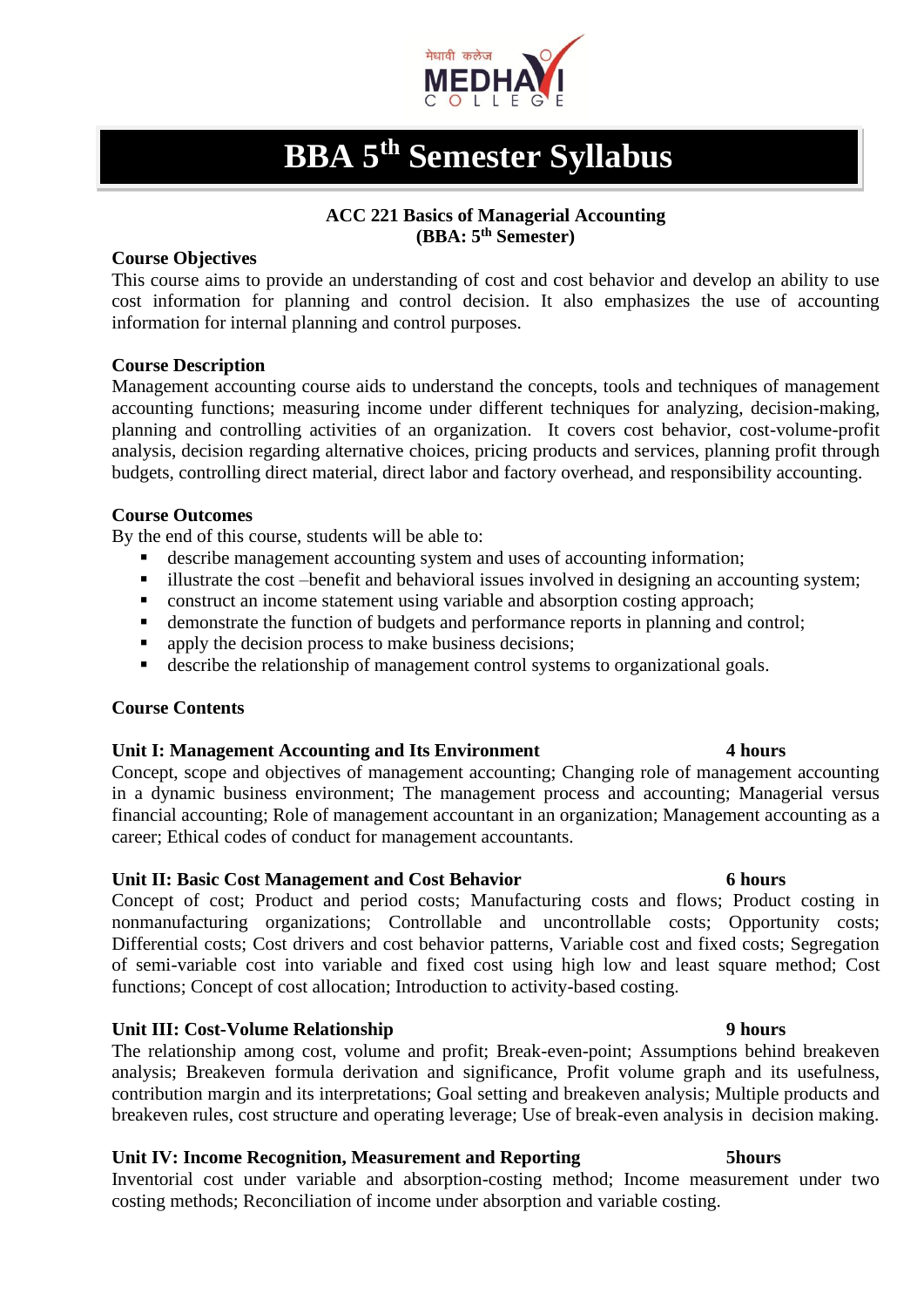# **Unit V: Accounting for Planning and Control 12 hours**

Budget and organization; Potential problems in implementation of budgets; Types of budget; Preparing the master budget; Flexible budgeting; Concept of material, labor and overhead variances.

# **Unit VI: Alternative Decision Making Process and Pricing 9 hours**

The concept of relevant information; Make or buy, drop or continue, accept or reject a special offer and replacement of assets decision; The concept of pricing; Basic principles for pricing decision; General influences on pricing in practices; Cost plus pricing and target costing.

# **Unit VII: Management Control Systems and Responsibility Accounting 3 hours**

Management control systems and organizational goals; Responsibility accounting and centers; Developing performance measures and monitoring and reporting results.

# **Basic Text**

■ Horngren. Charles T. Gary I. Sundem, and William O. Stratton: *Introduction to Management Accountancy*, Prentice- Hall of India.

# **References**

- 1. Hilton, Ronald W: *Managerial Accounting.* Tata McGraw- Hill.
- 2. Jiambalvo, James: *Managerial Accounting*, Wiley Publication, Sareen Printing Press, Delhi.

# **RCH 311 Business Research Methods**

# **(BBA: 5th Semester)**

### **Course Objectives**

The objective of this course is to provide students with the opportunity to learn the process of collecting, analyzing, and interpreting quantitative and qualitative data to aid managerial decision making. Students develop and practice the knowledge and skills necessary to review, apply and conduct organizational research.

### **Course Description**

This course introduces students to a number of research methods useful for academic and professional investigations of information practices, texts and technologies. By examining the applications, strengths and major criticisms of methodologies drawn from both the qualitative and quantitative traditions, this course permits an understanding of the various decisions and steps involved in conducting research, as well as a critically informed assessment of published research. The emphasis of the course is therefore on problem definition, hypothesis formulation, research design, measurement, sampling, secondary data gathering, observation and interviews, and data analysis. Emphasis will also be placed on conducting and using research in an ethical manner.

### **Course Outcomes**

At the conclusion of the course, students should be able to:

- describe the concept, process, significance, and value of scientific research;
- explain the nature of different types/methods used in management research;
- explain the research process in terms of problem statement, theoretical framework, research questions and hypothesis formulation;
- **EXECUTE:** demonstrate understanding of research design: how research methodology is selected given a problem, how the data are analyzed and interpreted; how research
- is reported; and the implications of the findings to theory, research and practice;
- compare and contrast quantitative and qualitative research methods;
- **•** demonstrate skill in using the library and internet resources to identify and synthesize research literature by writing a review of literature;
- demonstrate skill in describing and interpreting various statistical techniques using descriptive and inferential statistics;
- describe data collection and analysis techniques in qualitative research;
- prepare research proposals and communicate research results through writing acceptable reports which follow formatting requirements.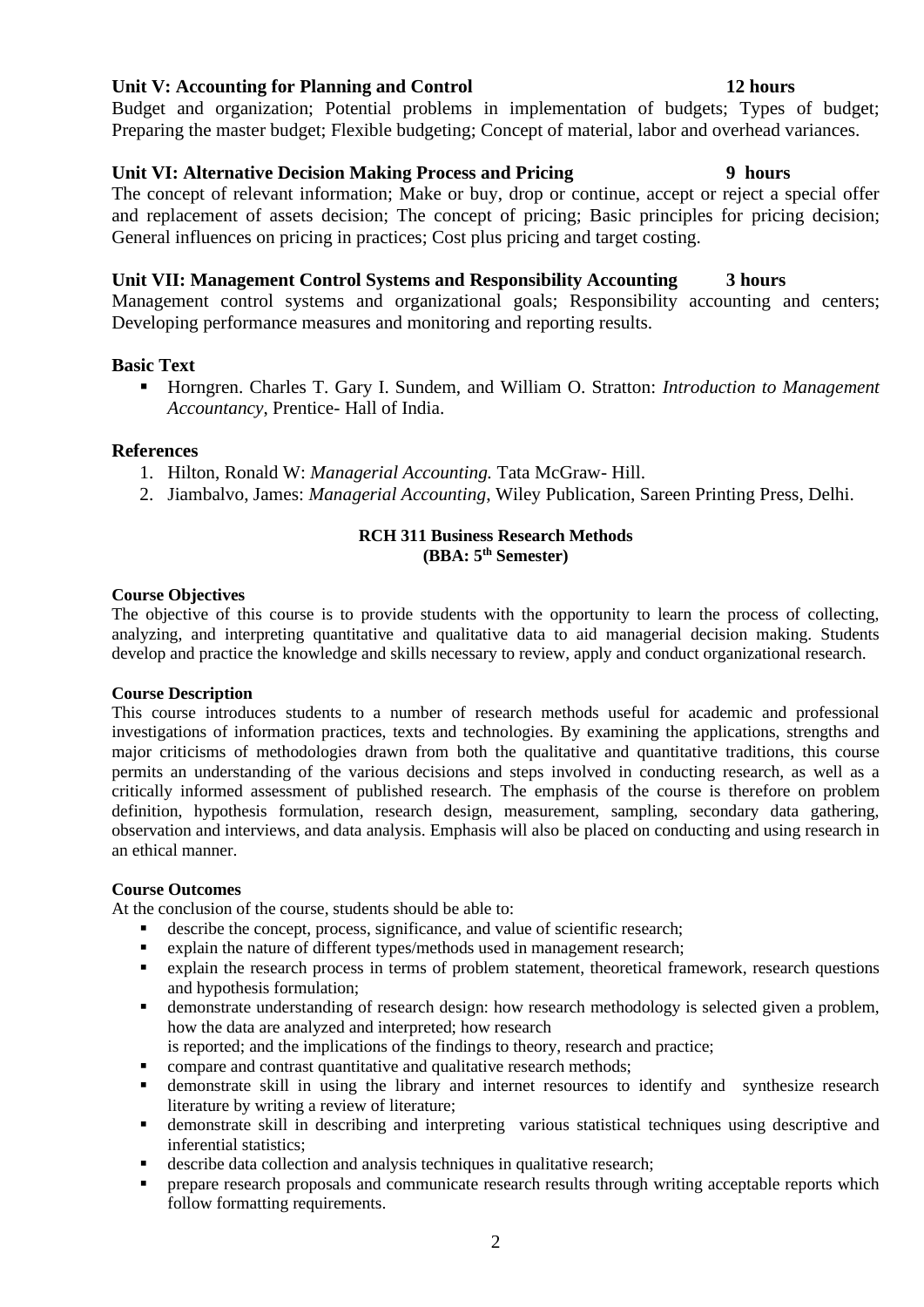# **Course Contents**

# **Unit I: Introduction to Research 8 hours**

The meaning of research; the nature and types of research; application of scientific thinking in research, scientific research - scientific research process, characteristics of scientific research; Emerging paradigms in research; quantitative and qualitative approaches to research; Business research – role, types and value for decision making; Ethical considerations in business research.

# **Unit II: Literature Review and Theoretical Framework 5 hours**

Literature review - purpose and steps; searching, obtaining, and evaluating the literature, literature search through the Internet, format and guidelines for presenting the literature review; Theoretical framework – concept and format; Research and theory – deduction and induction.

# **Unit III: Problem Definition and Hypothesis Formulation 3 hours**

Problem definition – concept and steps in problem formulation; Research questions; Hypothesis - functions and types; criteria of good hypothesis statement.

# **Unit IV: Research Design 10 hours**

Definition; elements of a research design; Types of research design – exploratory; descriptive (developmental and case study); correlational; causal-comparative and experimental research designs; Qualitative research – concept, basic assumptions, features and design.

# **Unit V:Measurement, Scaling and Sampling 5 hours**

Variables – concept and types; Measurement and scales, scale construction and attitude measurement; Scales and techniques commonly used in business research; Validity and reliability of measurement; Sampling – concept, probability and non-probability sampling; sampling and non-sampling errors.

# **Unit VI: Data Collection and Analysis 12 hours**

Data and its types; sources of primary and secondary data; Questionnaire – principles, components and types – format and types; Research interviews – principles and types; Sources of qualitative data – observation, participant observation, focus groups; E-research using Internet and websites to collect data from individuals; web surveys, e-mail surveys; Getting data ready for analysis; Data processing; Presenting data in graphs and tables; Statistical analysis of data – descriptive and inferential statistics; Hypothesis testing; Methods of analyzing qualitative data.

# **Unit VII: Writing Proposals and Project Reports 5 hours**

Project work – concept, purpose and methods; Research proposals – functions, types and components; features of research proposal; Research report – concept, process, types and procedure for writing research reports; conventions of academic writing; components of the project report; body of the project report; Documenting sources - APA style of citation and referencing; Essentials of good research report.

# **Basic Texts**

- 1. Bryman, A and Bell, E. *Business Research Methods*. Oxford University Press, New Delhi.
- 2. Zikmund, W. G. *Business Research Methods*. Thompson, New Delhi.

### **References**

- 1. Cooper, D. R. and Schindler, P. S. *Business Research Methods*. Tata McGraw Hill, New Delhi.
- 2. Pant, Prem R. *Business Research Methods*. Buddha Academic Enterprises, Kathmandu.
- 3. Flick, U. *An Introduction to Qualitative Research*. Sage South Asia Edition, New Delhi.
- 4. Sekaran, U. *Research Methods for Business: A Skill Building Approach.* Wiley, New Delhi.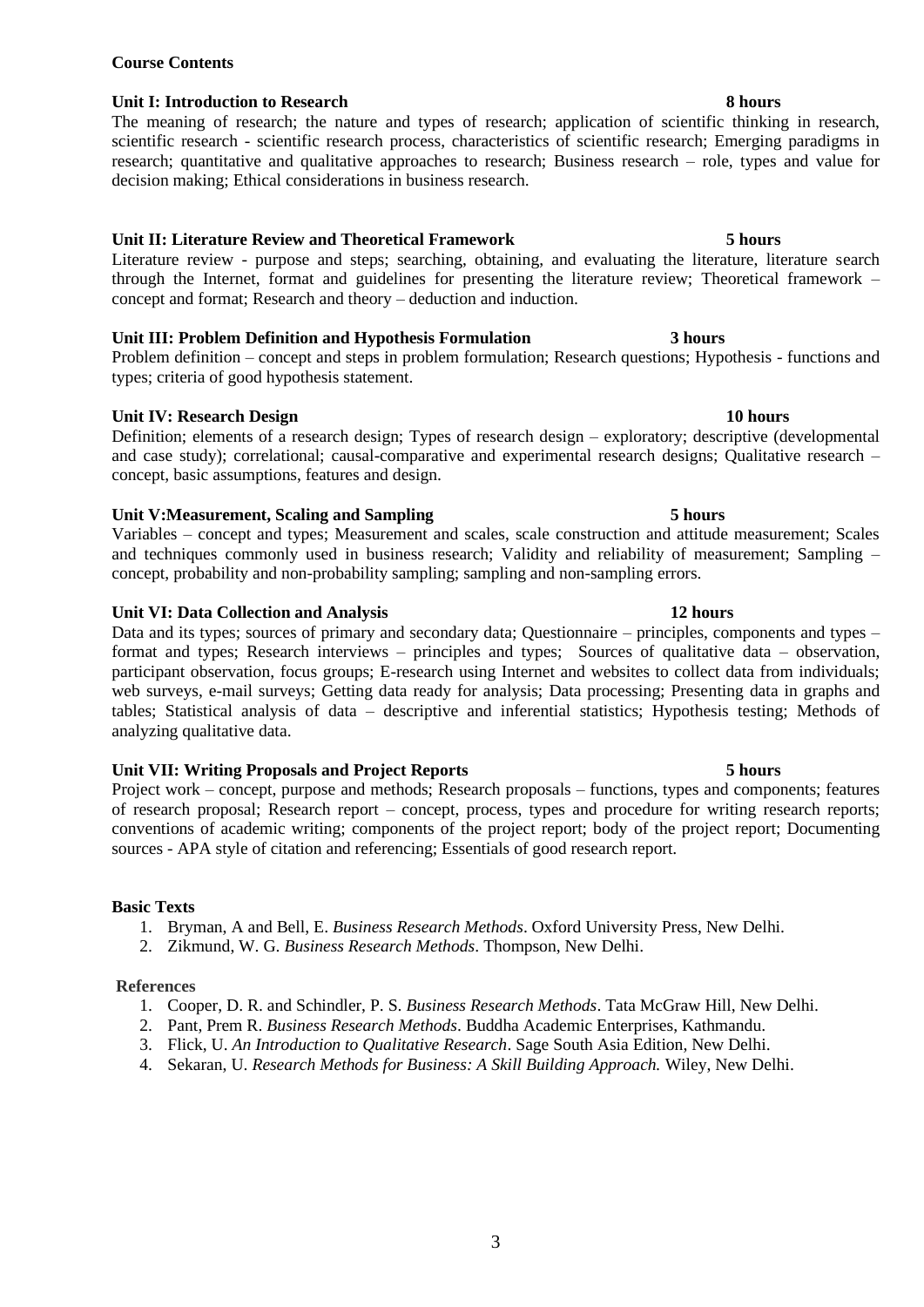### **MGT 314 Management of Human Resources (BBA: 5th Semester)**

### **Course Objectives**

This course serves as an introduction to Human Resources Management (HRM) and its contributions to the workplace. Today's organization faces a variety of complex issues, such as globalization, demands for increased productivity, strategic planning and compliance with government legislation. In today's world, "people" provide the competitive advantage, and HR policies and practices have a significant impact on the bottom line and overall performance of an organization.

# **Course Description**

The course will examine the evolution of HR from a primarily administrative function to a strategic partner and decision maker in the organization. Among other things, the course will look at the effective management of human capital, the importance of attracting and retaining employees, managing a diverse workforce, recognizing employee rights, and legislative requirements. The course specifically deals with the concepts and issues relating to recruitment, selection, and retention practices, evaluating performance, employee development, compensation regulations, employee relations as well as related areas.

# **Course Outcomes**

On successful completion of this course, students will be able to:

- Discuss the relationship between human resource management, the organization and its internal and external environment;
- Explain the concepts and principles of HR planning, job analysis and job design and define the related terms like job description and job specification;
- Explain the recruitment and selection processes and methods;
- Explain the concept, purpose and techniques of employee training, training needs identification, management development, and career development;
- **•** Demonstrate understanding of the performance appraisal concept and examine the techniques of measuring individual performance;
- **EXECUTE:** Discuss the conceptual framework of job evaluation, compensation and rewards management and their application in organizational context;
- Explain the nature of occupational disease, health and safety programs, and responses that ensure legal compliance;
- Explain the concept of labour relations system, collective bargaining, grievance handling, disciplinary actions and industrial actions.

# **Course Contents**

# **Unit I: Human Resources Management: Concept and Context 5 hours**

The concept of HRM; Functions of HRM; Changing dimensions of HRM; Changing role and challenges of HRM managers; Essential skills for HR managers; Purpose and structure of HR department; HRM as a shared function; External and internal context of HRM; HRM in the Nepalese context.

### **Unit II: Human Resources Planning and Recruitment 8 hours**

Job requirements - the role and importance of jobs; Relationship of job requirements to HRM functions; Job analysis and Job design – concepts, methods and outcomes; Human resources planning – importance, purpose and major elements of HR planning; HR inventory; Replacement and succession planning; Recruiting from within and outside the organization; Recruitment of protected classes; Electronic recruitment; Selection process; Matching people and jobs; Sources of information about job candidates; Employment interview; Employment tests; Reaching a selection decision; Issues of gender in recruitment and selection; Induction and placement.

### **Unit III: Training and Career Development 8 hours**

Training as a system; Training as a tool for developing work culture; Designing training programs; Training needs assessment – concept and methods; Training non-managerial employees; Training managers and supervisors; Training methods; Psychological principles of learning; Evaluation of training programs; Career development - phases and objectives of career development; Management development techniques; Emerging concepts of HRD – leadership development, talent management, empowerment, mentoring; HRD practices in Nepalese organizations - career management and employee retention issues.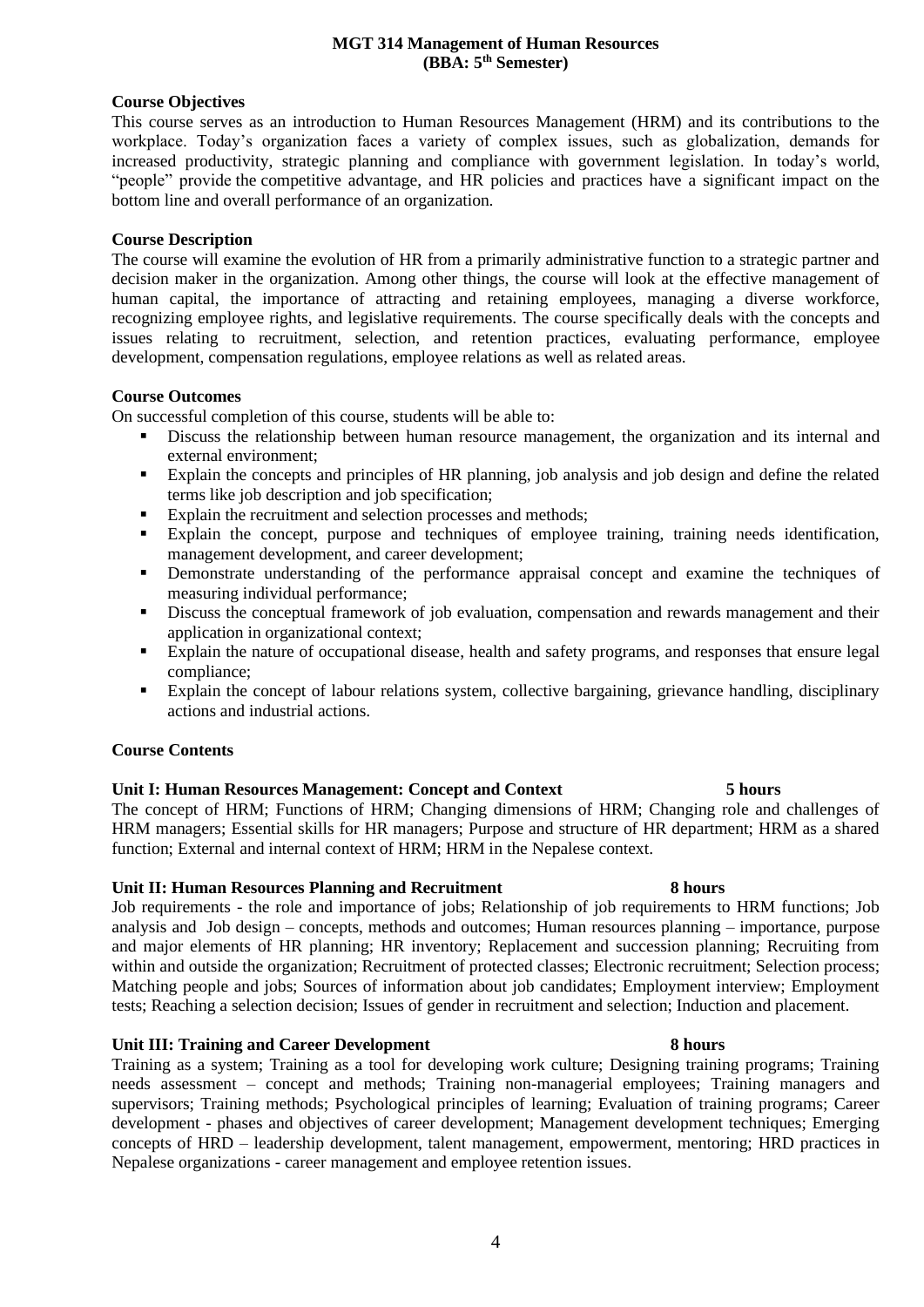### **Unit IV: Performance Appraisal 4 hours**

Concept, process and benefits of performance appraisal; Performance appraisal methods; Appraisal interviews; Factors affecting performance appraisal; PA practices in Nepalese organizations; Improving employee performance; Counseling employees with problems.

### **Unit V: Compensation Management 6 hours**

Concept, process, methods of employee compensation; Job evaluation systems – concept and methods; Compensation structure and components; Employee benefits – incentive system, gain sharing, employee benefits and services, types of employee benefit; Incentives for management employees; Governmental regulations of compensation in Nepal – minimum wages, welfare and incentive provisions, retirement benefits; Issues in compensation management in Nepal.

# **Unit VI: Safety and Health at Work 3 hours**

Legal requirements for safety and health; Accidents; Occupational diseases and other health issues; Sexual harassment at work; Drug and alcohol related problems; Creating a safe and healthy work environment; Emerging concepts and issues in OHS.

# **Unit VII: Industrial Relations and Disciplinary System 9hours**

Disciplinary policies and procedures; Types of disciplinary actions; Grievance handling methods and mechanisms; Methods of reducing complaints; Industrial relations system – concept, process and issues; Trade unions - structures, functions, and leadership; Trade union issues in Nepal; Industrial disputes – nature and types; Government regulations of labor relations; Collective bargaining process and contract administration; Trends and issues in collective bargaining in Nepal.

# **Basic Texts**

- 1. DeCenzo, D. A. and Robbins, S. P. *Fundamentals ofHuman Resources Management*. Wiley India, New Delhi.
- 2. Dessler, G. and Verkkey, B. *Human Resource Management*. Prentice Hall of India, New Delhi.

### **References**

- 1. Gilmore, S. and Williams, S. *Human Resource Management*. Oxford University Press, New Delhi.
- 2. Halder, U. K. and Sarkar, J. *Human Resource Management*. Oxford University Press, New Delhi.
- 3. Ivancevich, J. M. *Human Resource Management*. Tata McGraw Hill, New Delhi.
- 4. Adhikari, D. R. *Human Resource Management*. Buddha Publications, Kathmandu.
- 5. Acharya, B. S. *Introduction to Human Resource Management*: *Text, Cases and Applications*. Asmita Books, Kathmandu.
- 6. Agrawal, G. R. *Human Resource Management*. K. K. Publications, Kathmandu.
- 7. Jyothi, P. and Venkatesh, D. N. *Human Resource Management*. Oxford University Press, New Delhi.

# **MGT 104 Operations Management (BBA: 5th Semester)**

### **Course Objectives**

The objective of this course is to provide an introduction to the field of OM. It will give a survey of the main OM issues and the key concepts and tools for dealing with them. It is intended to provide a basic exposure for those who will be specializing in other business areas, and to serve as a first step for those wishing to do further studies on this topic.

### **Course Description**

This course is an introduction to the concepts, principles, problems, and practices of operations management. Emphasis is on managerial processes for effective operations in both goods-producing and service-rendering organization. Topics include operations and productivity, operations strategy, forecasting, product and process design, quality assurance, location and layout strategies, supply chain management, inventory management, operations scheduling, JIT and lean operations. The topics are integrated using a systems model of the operations of an organization.

### **Course Outcomes**

By the end of this course, students should be able to:

▪ Understand and an appreciate the production and operations management functions in any organization;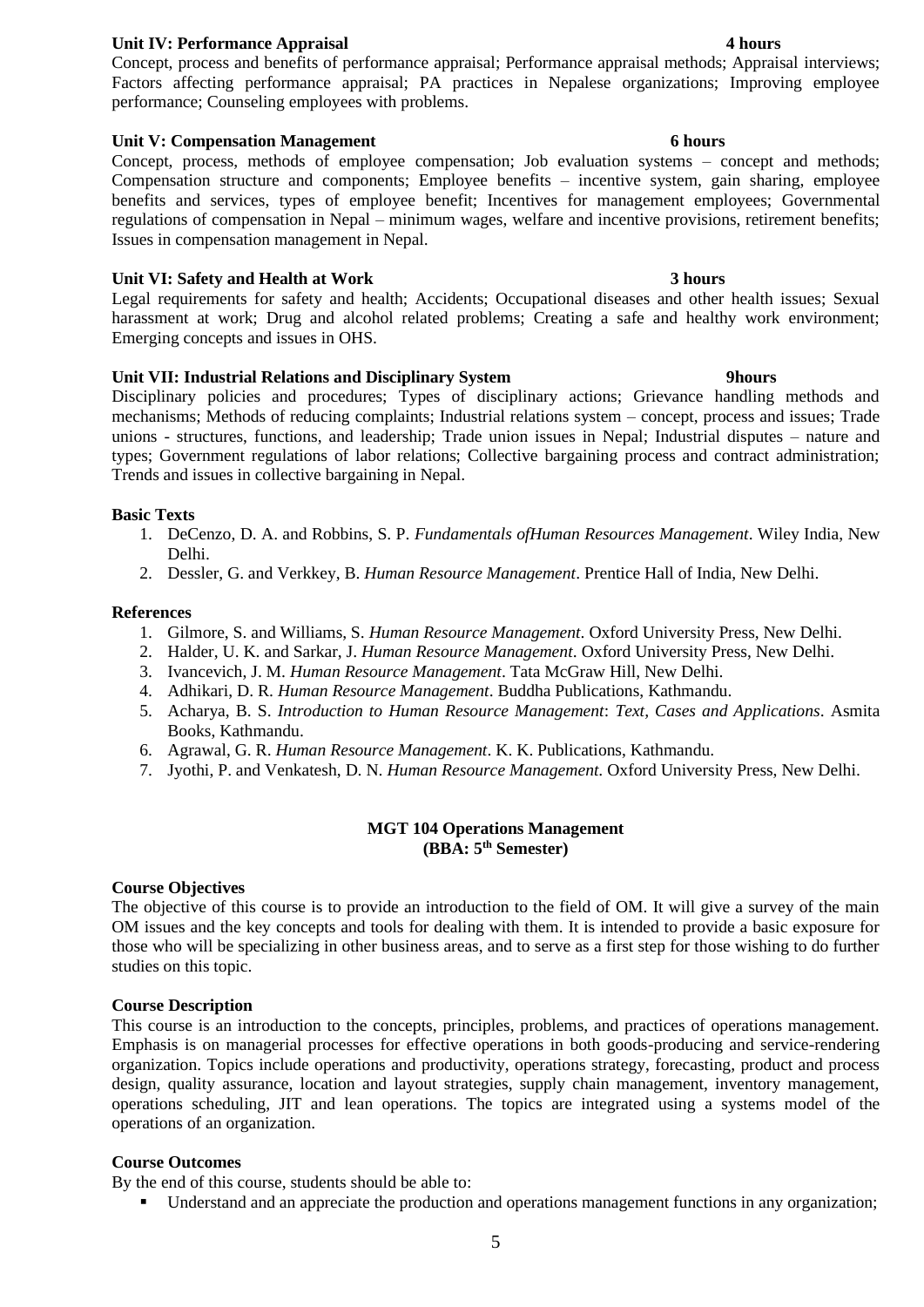- Understand the importance of productivity and competitiveness to organizations;
- Understand the various production and operations design decisions;
- Explain the importance of product and service design decisions and how they relate to the overall strategies of organizations;
- Explain the importance of quality management practices to attain organizational effectiveness;
- **•** Describe the roles of inventories and basics of managing inventories in various demand settings;
- Analyze the contemporary operations and manufacturing organizational approaches and supply-chain management activities.

### **Course Contents**

# **Unit I: Introductions to Operations Management**

### **Operations and Productivity 5hours**

Introduction, organizing for transformation process, objectives, heritage of operations management, operations in service sector, Trends in operations management, productivity challenges, Ethics and social responsibility.

### **Operations Strategy 5 hours**

Global view of operations, developing missions and strategies, achieving competitive advantages through operations, strategy development and implementation.

# **Unit II: Designing Operations**

# **Product and Process Design 6 hours** 6 hours

Product selection, Generating new products, product development, issues for product design, service design, Process strategies, process analysis and design, product process matrix, service process design, capacity planning, capacity considerations, demand and capacity management in services.

### **Quality Assurance 7 hours**

Defining quality, International quality standards, Total quality management, Tools of TQM, TQM in services, statistical process control.

### **Unit III: Managing Operations**

### **Supply Chain Management** 6 **hours** 6 **hours**

Strategic importance, supply chain strategies, vendor selection, logistics management, measuring supply chain performance, outsourcing, risks in outsourcing, ethical issues in outsourcing.

### **Inventory Management 7 hours**

Functions of inventory, types of inventory, inventory models for independent demand, material requirement planning, enterprise resource planning.

### **Operations Scheduling**

Strategic importance, scheduling issues, loading jobs, sequences jobs, scheduling services.

### **JIT and Lean Operations** 3 hours 3 hours

Just-in-Time, JIT layout, JIT inventory, JIT scheduling, JIT quality, lean operations, lean operations in services.

### **Basic Text**

Heizer J., Render, B. and Rajashekhar J. *Operations Management.* Pearson Education Inc., New Delhi.

### **References**

- 1. Krajewski, L. J., Ritzman, L. P., Malhotra, M. K., and Srivastava S. K. *Operations Management: Process and Supply Chain.* Pearson Education Inc., New Delhi.
- 2. Stevenson, W. *Operations Management.* Tata McGraw Hill Education, New Delhi.
- 3. Gaither, N. and Gaither, F. *Operations Management.* Cengage Learning, New Delhi.

# **6 hours**